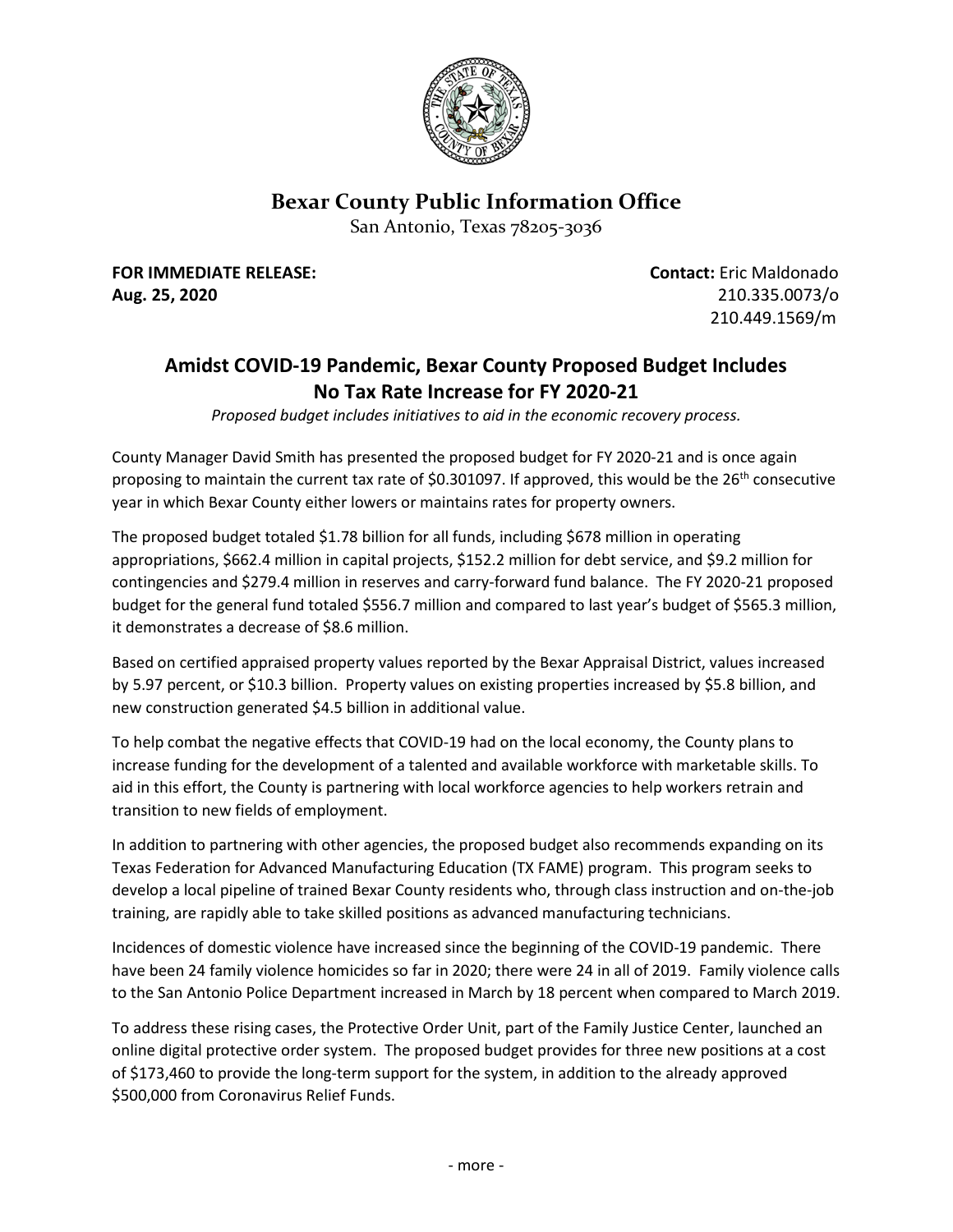Complementing the Protective Order Unit, the proposed Civil Protective Order docket would more efficiently process requests for protective orders, which are accumulating rapidly. Funding in the amount of \$948,487 is proposed to fund 14 positions (four temporary) to implement this program and will allow the County to provide badly needed assistance and support for the victims of domestic violence and abuse.

For those facing incarceration or are incarcerated, the proposed budget includes \$3.4 million for expanded residential treatment and GPS services to help judges and magistrates continue to assist with jail population reduction. These programs will help with the short-term goal of keeping jail population low due to COVID-19. They will also build on the County's long-term goals of reducing recidivism through mental health and drug treatment.

The Office of Criminal Justice Planning estimates that these programs will provide alternatives to incarceration and treatment to 674 inmates each year, which will also help relieve staffing demands at the Adult Detention Center.

For the Constable's Offices, in FY 2020-21, workload is projected to decrease by 15 percent, even without considering the workload decreases attributable to the COVID-19 pandemic. In order to reduce the duplication of effort and unnecessary costs, it is recommended that the Constables be staffed to handle only civil process and bailiff services, with 38 Deputy Constable positions to be deleted for a savings of \$2.7 million.

To help mitigate the impact to individuals of this recommendation, it is recommended that the Sheriff's Office facilitate a shorter, more condensed version of its cadet class for Deputy Constables who want to apply for any of the 238 vacant detention officer positions in the Adult Detention Center.

The Bexar County Sheriff's Office, has also experienced the reduced need for Court Security personnel and temporary security personnel and it is recommended that nine vacant Law Enforcement-Court Services positions be deleted in FY 2020-21 for a savings of \$683,728 and funding in the amount of \$500,000, which was budgeted for part-time, temporary security personnel be eliminated.

There are currently seven law enforcement positions that have been vacant for over one year; some for over two years and it is recommended that these vacant positions be deleted. In addition, funding in the amount of \$808,198 was budgeted for 16 law enforcement patrol positions in FY 2019-20. These positions were to be made available to the Sheriff once all vacant detention officer positions were filled and overtime costs contained.

Because it is highly unlikely that all 238 vacant detention officer positions will be filled over the next fiscal year, it is recommended that funding for these 23 law enforcement positions be eliminated for FY 2020-21 for a savings of \$1.34 million.

Last year's approved budget included the County's new phasing approach to funding road projects. However, due to the uncertainty surrounding the future of the economy in Bexar County, new funding for capital projects will be deferred until Spring 2021 when the preliminary property value appraisal report will be released. At that time, the County will have a clearer picture of how the COVID-19 pandemic has impacted property values and the County's ability to pay for new projects.

There are several facility, road and flood control projects that were budgeted in FY 2019-20, with the intention to issue bonds to pay for them at the most fiscally advantageous point during the fiscal year.